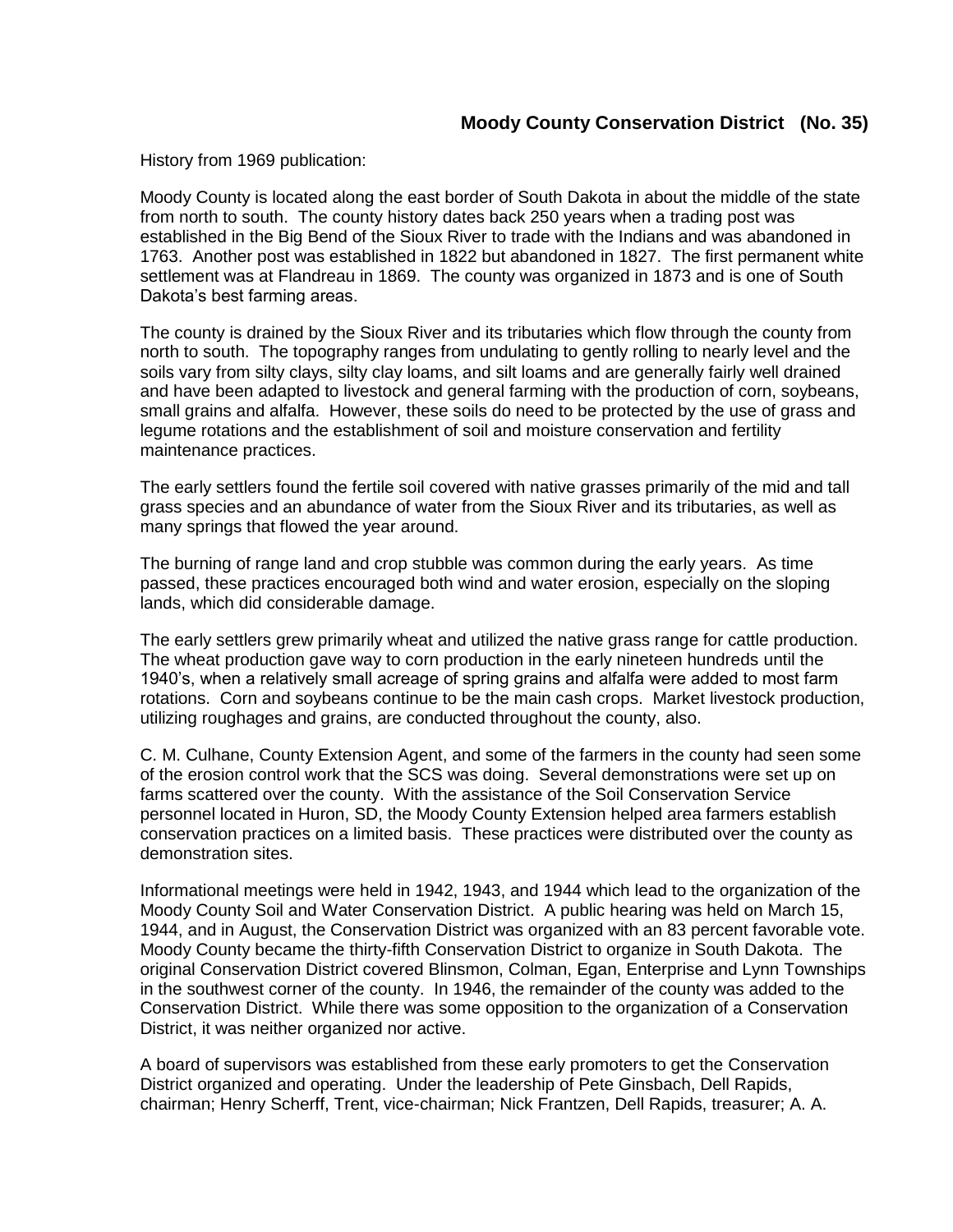Duncan, Egan; and Fred Elhoff, Colman, agreements were established with cooperating agencies and a statement of major problems were identified which consisted of wind and water erosion of the soils, a lot of wet land, and unsatisfactory crop rotations. Conservation practices promoted to correct these problems were field strip cropping; contour farming and terraces on sloping fields; good crop rotations; drainage of potholes and sloughs through tiles and open ditches; and farmstead and field windbreak tree plantings. Some of these practices were readily accepted, others developed acceptance more slowly. Stock dams and dugouts were also widely accepted. During the past ten years, irrigation of crops with water drawn from wells and the Big Sioux River were developed with encouragement and assistance of the Conservation District.

## Updated information provided in 2012

Most of these conservation practices were installed with the assistance of the USDA Farm Bill program cost-share dollars and the landowners'/operators' investments of money, machinery, and labor. As time and technology advanced, additional conservation practices have been added that address water and air quality, grazing management, livestock waste management and wildlife habitat.

During this timeframe, the Conservation District began to hire staff to provide clerical assistance for the SCS/NRCS technicians and to provide services to landowners in establishing some of these practices. Tree planting and maintenance has been a main revenue generating enterprise for the Conservation District. Grass drills were added in the 1990's and are rented to assist landowners in establishing Conservation Reserve Program (CRP) acres, grassed waterways, and other grass seeding projects. As the Conservation District continued to offer more services and secure federal and state grants to implement best management practices, it was decided to hire a Conservation District Manager to oversee and implement these programs.

As a result of the Conservation District's continuous public outreach through its information and education program, the Flandreau Public School has participated in the annual Arbor Day Essay Contest. In 2006 and again in 2007, a 4<sup>th</sup> grade student from Flandreau won the state contest.

In 1995, after fifty years of successful leadership in promoting the conservation of our natural resources, the Conservation District's Board of Supervisor prepared to lead the Conservation District into the  $21<sup>st</sup>$  century by establishing the Conservation District's vision and mission statements, an annual work plan and a five year long range plan. The annual work plan and the five year long range plan are updated each year to address the needs of the Conservation District. Information gathered from public meetings held in the nine watersheds in the county was used to formulate these statements and first plans as well as to develop hydrologic unit plans to address the individual concerns identified in each of these watersheds. In cooperation with the Bookings and Lake County Conservation Districts, the Conservation District completed water quality projects to address the natural resource concerns in the Spring Creek, Battle Creek, Jack Moore Creek and Bachelor Creek watersheds by December, 2005.

In 2006, the Conservation District began working on the multi-year Central Big Sioux River Watershed Project in cooperation with the Brookings, Lake and Minnehaha Conservation Districts, the East Dakota Water Development District, and the City of Sioux Falls. In 2010, the Conservation District became the prime sponsor for that project to address the water quality concerns in the Big Sioux River basin. In 2012, the project was expanded to include the Lower Big Sioux River Watershed Project encompassing Lincoln and Union Conservation Districts and the boundaries were extended to reach from the Brookings/Hamlin County line to Sioux City, IA.

The following individuals have served as Conservation District employees: